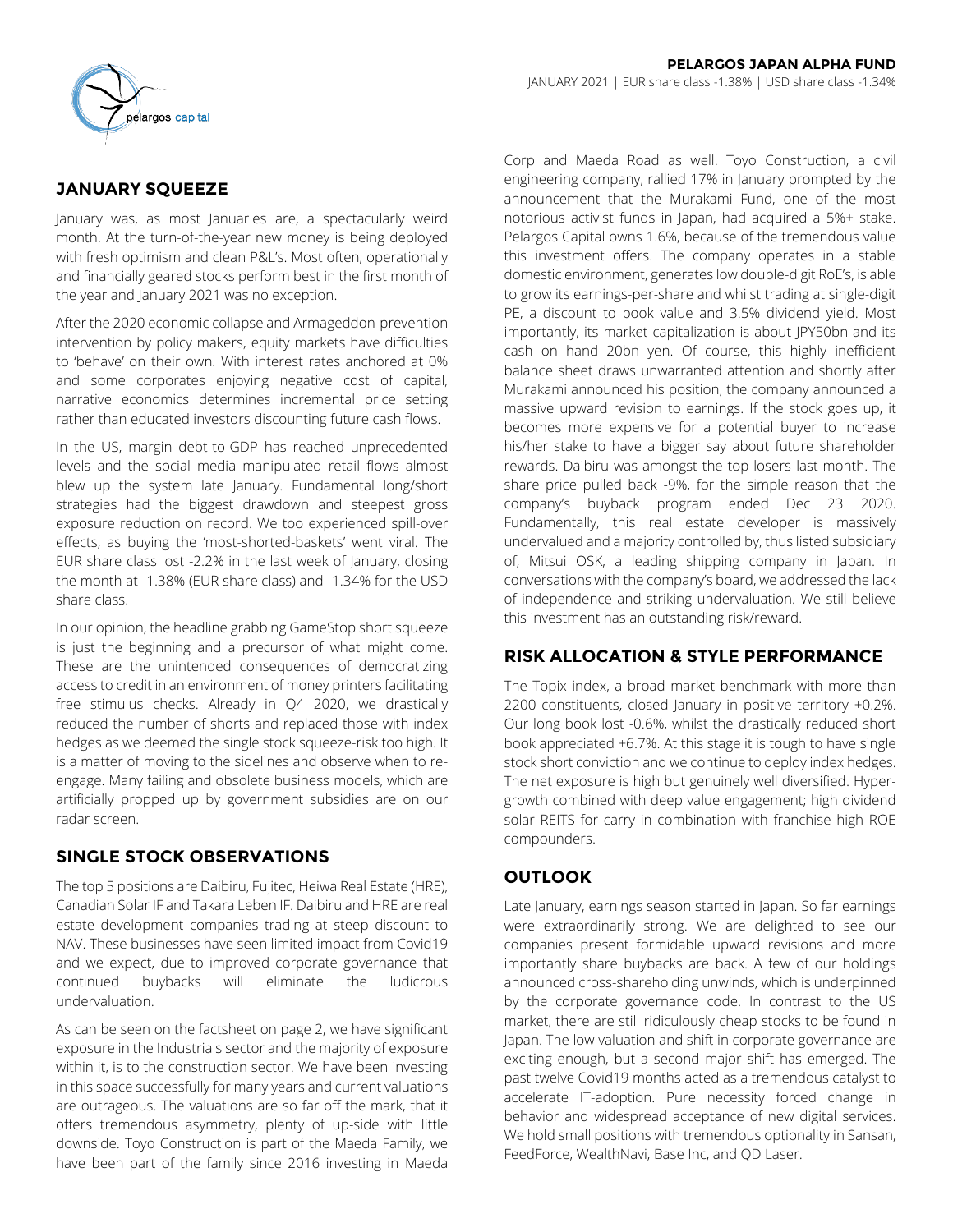

# **FUND CHARTS AND FACTS**



### **TOP 5 GROSS POSITIONS**

| DAIBIRU                       | Volatility (ex-ante; 3 months daily data) |
|-------------------------------|-------------------------------------------|
| <b>FUIITEC</b>                | Beta (ex-ante)                            |
| <b>HEIWA REAL ESTATE</b>      | Sharpe Ratio                              |
| CANADIAN SOLAR INFRASTRUCTURE | Sortino Ratio                             |
| TAKARA I FBFN INFRASTRUCTURF  | <b>Sterling Ratio</b>                     |

## **TOP 5 MOVERS**

|                                  |       | Max Drawdown (monthly)               |      |          | 13.5%                |       |
|----------------------------------|-------|--------------------------------------|------|----------|----------------------|-------|
| <b>TOP 5 MOVERS</b>              |       | Annualized Return                    |      | 3.60%    |                      |       |
| <b>TOYO CONSTRUCTION</b>         | 0.47% |                                      |      |          |                      |       |
| TAKUMA                           | 0.41% | <b>SECTOR EXPOSURES (IN PERCENT)</b> |      |          |                      |       |
| <b>INFO SERVICES INTL DENTSU</b> | 0.27% |                                      | guo. |          |                      | Gross |
| ROLAND                           | 0.26% |                                      |      | Shor     | $\frac{1}{\sqrt{2}}$ |       |
| <b>CANON ELECTRONICS</b>         | 0.21% | <b>Consumer Discretionary</b>        |      | $5 - 10$ | $-5$                 | 15    |
|                                  |       | Consumer Staples                     |      |          | $-4$                 |       |
|                                  |       |                                      |      |          |                      |       |

| <b>DAIBIRU</b>           | $-0.73%$  | Financials             | $4 - 3$       |            |      |
|--------------------------|-----------|------------------------|---------------|------------|------|
| ELECOM                   | $-0.40\%$ | Health Care            |               | $-8 - 6 9$ |      |
| <b>TOSFI</b>             | $-0.34%$  | Industrials            | 44 - 22 22 66 |            |      |
| DAITO TRUST CONSTRUCTION | -0.30%    | Information Technology | 28 -7 22 35   |            |      |
| KEIHANSHIN BUILDING      | $-0.27\%$ | <b>Materials</b>       | $-3$          |            | 6 12 |

### **FUND PERFORMANCE\* GENERAL STATISTICS**

|                                                          | 11511'          | $FIR^{\pi}$ | % Return long dook  |
|----------------------------------------------------------|-----------------|-------------|---------------------|
| Month to date performance                                | $-1.34%$        | $-1.38\%$   | % Return short book |
| Year to date performance                                 | $-1.34%$        | -138%       | # Long stocks       |
| Inception to date performance                            | 7.98%           | 55.58%      | # Short stocks      |
| *based on share class B EUR, ^based on share class C USD | % Long stocks 1 |             |                     |

## **FUND FACTS\***

| Fund size in mln FUR | 13740  | Turnover as % NAV |
|----------------------|--------|-------------------|
| Fund size in mln USD | 166.75 | 300%              |
| Firm size in mln FUR | 16759  | 250%              |
| Firm size in mln USD | 203.39 | 200%              |

## **RISK STATISTICS**

| Firm size in mln EUR                      | 167.59 |
|-------------------------------------------|--------|
| Firm size in mln USD                      | 203.39 |
|                                           |        |
| <b>RISK STATISTICS</b>                    |        |
| Net Exposure                              | 68%    |
| Gross Exposure                            | 217%   |
| Volatility (ex-ante; 3 months daily data) | 7%     |
| Beta (ex-ante)                            | 0.13   |
| Sharpe Ratio                              | 0.51   |
| Sortino Ratio                             | 0.82   |
| <b>Sterling Ratio</b>                     | 0.27   |
| Max Drawdown (monthly)                    | 13.5%  |
| Annualized Return                         | 3.60%  |

## **SECTOR EXPOSURES (IN PERCENT)**

| <b>TOYO CONSTRUCTION</b>         | 0.47%    |                                      |      |           |               |       |  |  |
|----------------------------------|----------|--------------------------------------|------|-----------|---------------|-------|--|--|
| TAKUMA                           | 0.41%    | <b>SECTOR EXPOSURES (IN PERCENT)</b> |      |           |               |       |  |  |
| <b>INFO SERVICES INTL DENTSU</b> | 0.27%    |                                      | suo- | Short     |               | Gross |  |  |
| <b>ROLAND</b>                    | 0.26%    |                                      |      |           | Net           |       |  |  |
| <b>CANON ELECTRONICS</b>         | 0.21%    | Consumer Discretionary               |      | $5 - 10$  | $-5$          | 15    |  |  |
|                                  |          | Consumer Staples                     |      | $-5$      | $-4$          | 7     |  |  |
| <b>TOP 5 SHAKERS</b>             |          | Energy                               | 17   | $\bigcap$ | 17            | 17    |  |  |
| <b>DAIBIRU</b>                   | $-0.73%$ | Financials                           | 4    | $-3$      | $\mathcal{P}$ | 7     |  |  |
| <b>ELECOM</b>                    | $-0.40%$ | Health Care                          |      | $-8$      | -6            | 9     |  |  |
| TOSEI                            | $-0.34%$ | Industrials                          | 44   | $-22$     | 22            | 66    |  |  |
| DAITO TRUST CONSTRUCTION         | $-0.30%$ | Information Technology               | 28   | $-7$      | 22            | 35    |  |  |
| KEIHANSHIN BUILDING              | $-0.27%$ | <b>Materials</b>                     | 9    | $-3$      | 6             | 12    |  |  |
|                                  |          | Real Estate                          | 22   | $-3$      | 19            | 25    |  |  |
|                                  |          | <b>Communication Services</b>        |      | -5        | $-3$          | -7    |  |  |
|                                  |          | Utilities                            |      | $-1$      | $-1$          |       |  |  |

|          |                            | <b>GENERAL STATISTICS</b>                   |                                  |
|----------|----------------------------|---------------------------------------------|----------------------------------|
| USD^     | $FIR*$                     | % Return long book                          | $-0.59%$                         |
| $-1.34%$ | $-1.38%$                   | % Return short book                         | 6.61%                            |
| $-1.34%$ | $-1.38%$                   | # Long stocks                               | 68                               |
| 7.98%    | 55.58%                     | # Short stocks                              | 15                               |
|          | on share class C USD       | % Long stocks 1                             | 44%                              |
|          |                            | % Short stocks L                            | 60%                              |
|          |                            | # Up days / Down days                       | 11/9                             |
|          | 137.40                     | Turnover as % NAV                           | 85%                              |
|          | 166.75<br>167.59<br>203.39 | 300%<br>250%<br>200%<br>150%<br>100%<br>50% | 100%<br>80%<br>60%<br>40%<br>20% |
|          | 68%                        | 0%                                          | 0%                               |
|          | 217%                       | $-50%$<br>$-100%$                           | $-20%$<br>$-40%$                 |
| ata)     | 7%                         | $-150%$                                     | $-60%$                           |
|          | 0.13                       |                                             |                                  |
|          | 0.51                       |                                             |                                  |
|          | 0.82                       |                                             |                                  |
|          | 0.27                       | Long Exposure <b>The Short Exposure</b>     |                                  |
|          | 13.5%                      | Gross Exposure - Net Exposure               |                                  |